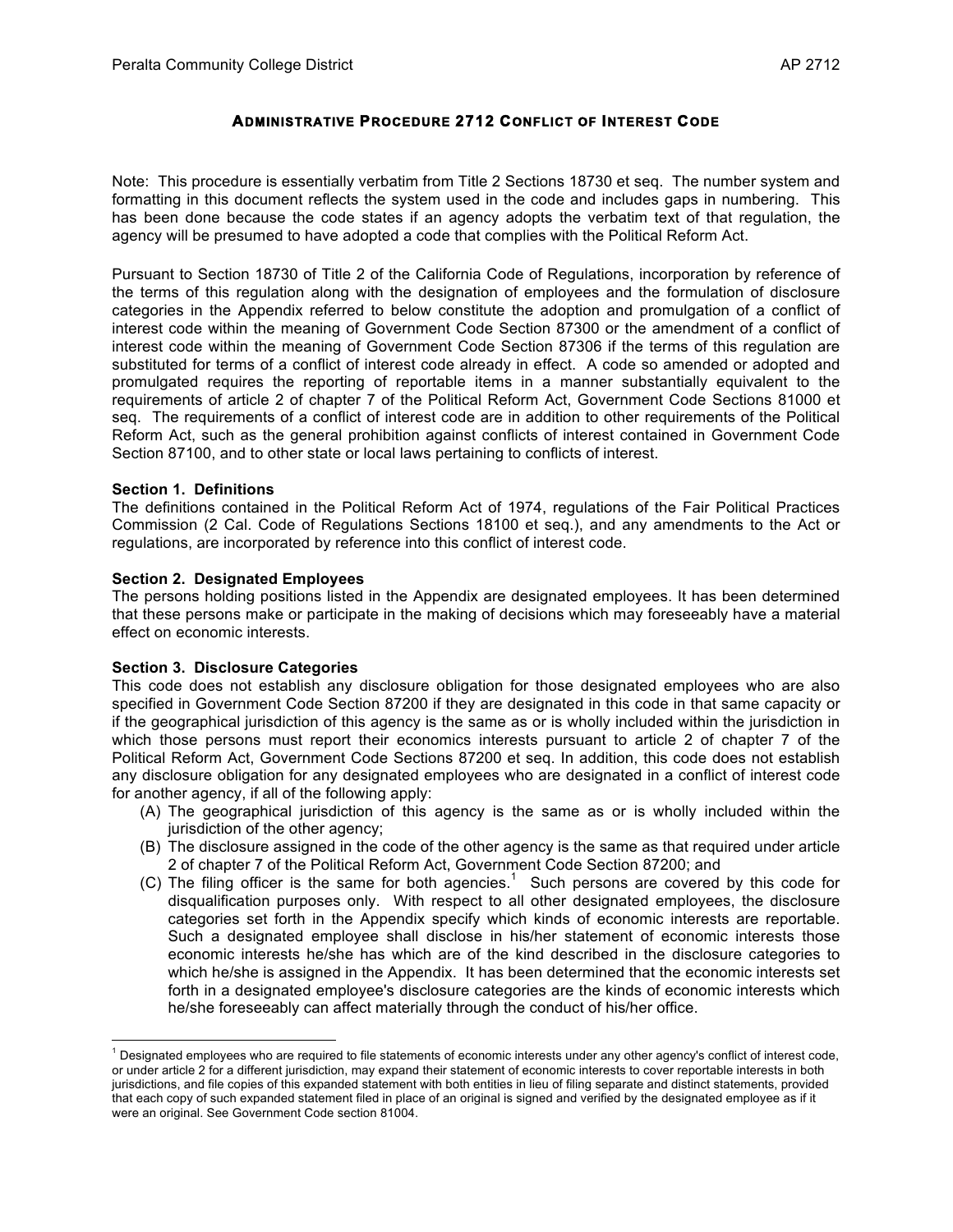## **Section 4. Statements of Economic Interests**

**Place of Filing.** The code reviewing body shall instruct all designated employees within its code to file statements of economic interests with the agency or with the code reviewing body, as provided by the code reviewing body in the agency's conflict of interest code.<sup>2</sup>

## **Section 5. Statements of Economic Interests**

### **Time of Filing**

l

- (A) Initial Statements. All designated employees employed by the agency on the effective date of this code, as originally adopted, promulgated and approved by the code reviewing body, shall file statements within 30 days after the effective date of this code. Thereafter, each person already in a position when it is designated by an amendment to this code shall file an initial statement within 30 days after the effective date of the amendment.
- (B) Assuming Office Statements. All persons assuming designated positions after the effective date of this code shall file statements within 30 days after assuming the designated positions, or if subject to State Senate confirmation, 30 days after being nominated or appointed.
- (C) Annual Statements. All designated employees shall file statements no later than April 1.
- (D) Leaving Office Statements. All persons who leave designated positions shall file statements within 30 days after leaving office.

#### **Section 5.5. Statements for Persons Who Resign Prior to Assuming Office**

Any person who resigns within 12 months of initial appointment, or within 30 days of the date of notice provided by the filing officer to file an assuming office statement, is not deemed to have assumed office or left office, provided he/she did not make or participate in the making of, or use his/her position to influence any decision and did not receive or become entitled to receive any form of payment as a result of his/her appointment. Such persons shall not file either an assuming or leaving office statement.

- (A) Any person who resigns a position within 30 days of the date of a notice from the filing officer shall do both of the following:
	- 1. File a written resignation with the appointing power; and
	- 2. File a written statement with the filing officer declaring under penalty of perjury that during the period between appointment and resignation he/she did not make, participate in the making, or use the position to influence any decision of the agency or receive, or become entitled to receive, any form of payment by virtue of being appointed to the position.

### **Section 6. Contents of and Period Covered by Statements of Economic Interests**

- (A) Contents of Initial Statements. Initial statements shall disclose any reportable investments, interests in real property and business positions held on the effective date of the code and income received during the 12 months prior to the effective date of the code.
- (B) Contents of Assuming Office Statements. Assuming office statements shall disclose any reportable investments, interests in real property and business positions held on the date of assuming office or, if subject to State Senate confirmation or appointment, on the date of nomination, and income received during the 12 months prior to the date of assuming office or the date of being appointed or nominated, respectively.
- (C) Contents of Annual Statements. Annual statements shall disclose any reportable investments, interests in real property, income and business positions held or received during the previous calendar year provided, however, that the period covered by an employee's first annual statement shall begin on the effective date of the code or the date of assuming office whichever is later.
- (D) Contents of Leaving Office Statements. Leaving office statements shall disclose reportable investments, interests in real property, income and business positions held or received during the period between the closing date of the last statement filed and the date of leaving office.

 $^2$  See Government Code section 81010 and 2 Cal. Code of Regs. section 18115 for the duties of filing officers and persons in agencies who make and retain copies of statements and forward the originals to the filing officer.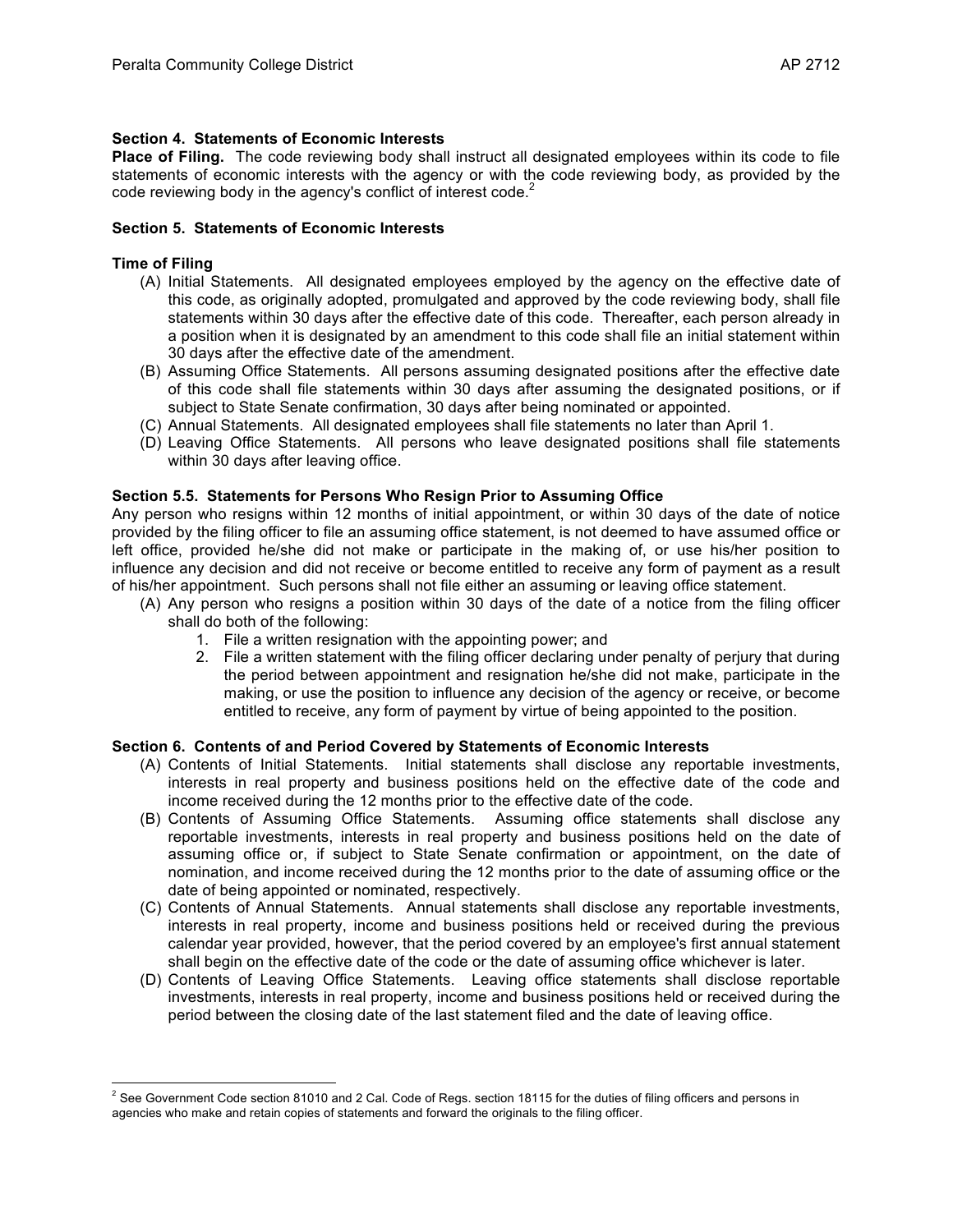# **Section 7. Manner of Reporting**

l

Statements of economic interests shall be made on forms prescribed by the Fair Political Practices Commission and supplied by the agency, and shall contain the following information:

- (A) Investments and Real Property Disclosure. When an investment or an interest in real property<sup>3</sup> is required to be reported, $4$  the statement shall contain the following:
	- 1. A statement of the nature of the investment or interest;
	- 2. The name of the business entity in which each investment is held, and a general description of the business activity in which the business entity is engaged;
	- 3. The address or other precise location of the real property;
	- 4. A statement whether the fair market value of the investment or interest in real property exceeds two thousand dollars (\$2,000), exceeds ten thousand dollars (\$10,000), exceeds one hundred thousand dollars (\$100,000), or exceeds one million dollars (\$1,000,000).
- (B) Personal Income Disclosure. When personal income is required to be reported,  $5$  the statement shall contain:
	- 1. The name and address of each source of income aggregating five hundred dollars (\$500) or more in value, or fifty dollars (\$50) or more in value if the income was a gift, and a general description of the business activity, if any, of each source;
	- 2. A statement whether the aggregate value of income from each source, or in the case of a loan, the highest amount owed to each source, was one thousand dollars (\$1,000) or less, greater than one thousand dollars (\$1,000), greater than ten thousand dollars (\$10,000), or greater than one hundred thousand dollars (\$100,000);
	- 3. A description of the consideration, if any, for which the income was received;
	- 4. In the case of a gift, the name, address and business activity of the donor and any intermediary through which the gift was made; a description of the gift; the amount or value of the gift; and the date on which the gift was received;
	- 5. In the case of a loan, the annual interest rate and the security, if any, given for the loan and the term of the loan.
- (C) Business Entity Income Disclosure. When income of a business entity, including income of a sole proprietorship, is required to be reported, $6$  the statement shall contain:
	- 1. The name, address, and a general description of the business activity of the business entity;
	- 2. The name of every person from whom the business entity received payments if the filer's pro rata share of gross receipts from such person was equal to or greater than ten thousand dollars (\$10,000).
- (D) Business Position Disclosure. When business positions are required to be reported, a designated employee shall list the name and address of each business entity in which he/she is a director, officer, partner, trustee, employee, or in which he/she holds any position of management, a description of the business activity in which the business entity is engaged, and the designated employee's position with the business entity.
- (E) Acquisition or Disposal during Reporting Period. In the case of an annual or leaving office statement, if an investment or an interest in real property was partially or wholly acquired or disposed of during the period covered by the statement, the statement shall contain the date of acquisition or disposal.

 $3$  For the purpose of disclosure only (not disqualification), an interest in real property does not include the principal residence of the filer.

 $<sup>4</sup>$  Investments and interests in real property which have a fair market value of less than \$2,000 are not investments and interests in</sup> real property within the meaning of the Political Reform Act. However, investments or interests in real property of an individual include those held by the individual's spouse and dependent children as well as a pro rata share of any investment or interest in real property of any business entity or trust in which the individual, spouse and dependent children own, in the aggregate, a direct, indirect or beneficial interest of 10 percent or greater.

<sup>&</sup>lt;sup>5</sup> A designated employee's income includes his or her community property interest in the income of his or her spouse but does not include salary or reimbursement for expenses received from a state, local or federal govern

 $6$  Income of a business entity is reportable if the direct, indirect or beneficial interest of the filer and the filer's spouse in the business entity aggregates a 10 percent or greater interest. In addition, the disclosure of persons who are clients or customers of a business entity is required only if the clients or customers are within one of the disclosure categories of the filer.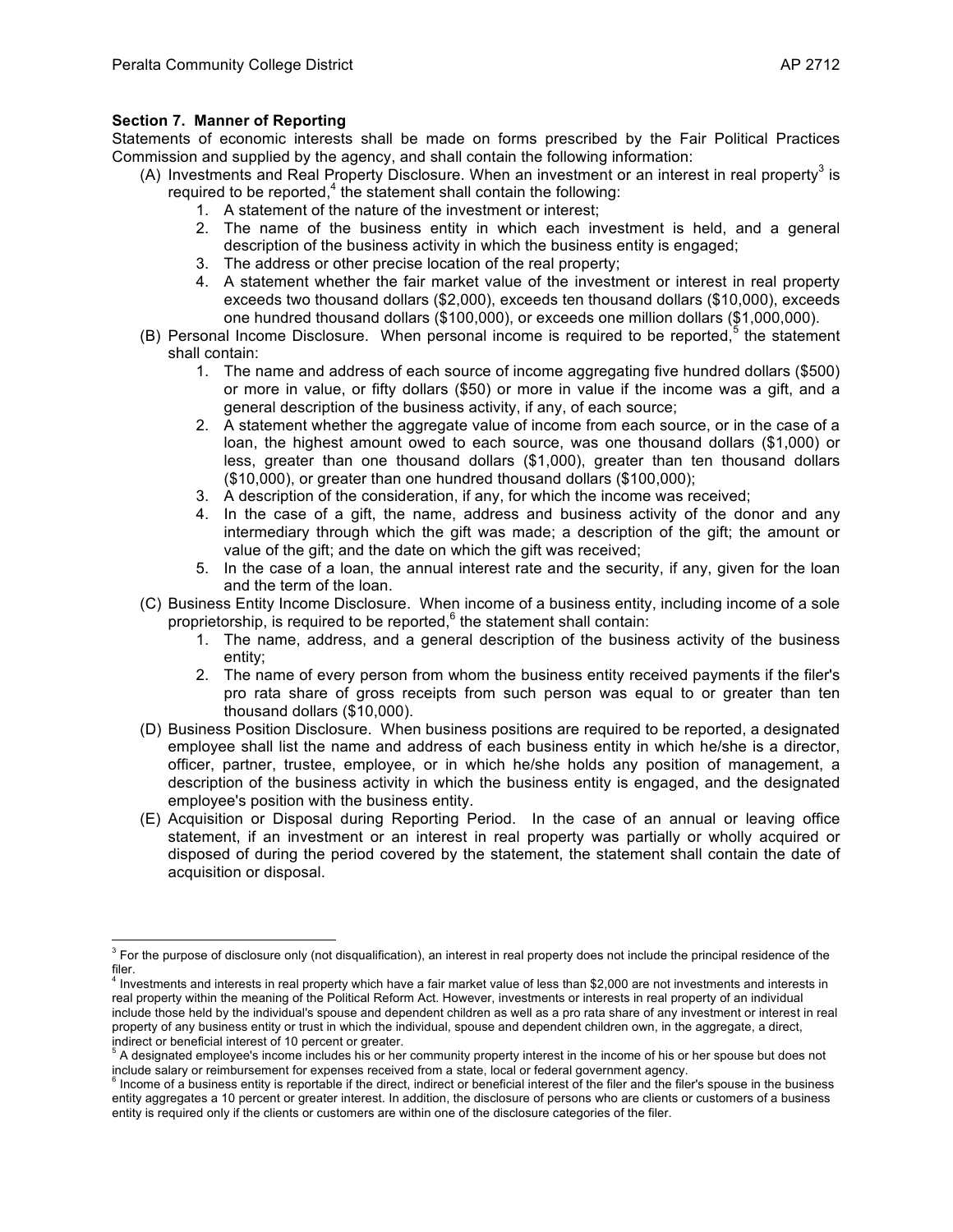## **Section 8. Prohibition on Receipt of Honoraria**

- (A) No member of a state board or commission, and no designated employee of a state or local government agency, shall accept any honorarium from any source, if the member or employee would be required to report the receipt of income or gifts from that source on his/her statement of economic interests. This section shall not apply to any part-time member of the governing board of any public institution of higher education, unless the member is also an elected official. Subdivisions (a), (b), and (c) of Government Code Section 89501 shall apply to the prohibitions in this section.
- (B) This section shall not limit or prohibit payments, advances, or reimbursements for travel and related lodging and subsistence authorized by Government Code Section 89506.

#### **Section 8.1. Prohibition on Receipt of Gifts in Excess of \$470**

(A) No member of a state board or commission, and no designated employee of a state or local government agency, shall accept gifts with a total value of more than \$470 in a calendar year from any single source, if the member or employee would be required to report the receipt of income or gifts from that source on his/her statement of economic interests. This section shall not apply to any part-time member of the governing board of any public institution of higher education, unless the member is also an elected official.

Subdivisions (e), (f), and (g) of Government Code Section 89503 shall apply to the prohibitions in this section.

### **Section 8.2. Loans to Public Officials**

- (A) No elected officer of a state or local government agency shall, from the date of his/her election to office through the date that he/she vacates office, receive a personal loan from any officer, employee, member, or consultant of the state or local government agency in which the elected officer holds office or over which the elected officer's agency has direction and control.
- (B) No public official who is exempt from the state civil service system pursuant to subdivisions (c), (d), (e), (f), and (g) of Section 4 of Article VII of the Constitution shall, while he/she holds office, receive a personal loan from any officer, employee, member, or consultant of the state or local government agency in which the public official holds office or over which the public official's agency has direction and control. This subdivision shall not apply to loans made to a public official whose duties are solely secretarial, clerical, or manual.
- (C) No elected officer of a state or local government agency shall, from the date of his/her election to office through the date that he/she vacates office, receive a personal loan from any person who has a contract with the state or local government agency to which that elected officer has been elected or over which that elected officer's agency has direction and control. This subdivision shall not apply to loans made by banks or other financial institutions or to any indebtedness created as part of a retail installment or credit card transaction, if the loan is made or the indebtedness created in the lender's regular course of business on terms available to members of the public without regard to the elected officer's official status.
- (D) No public official who is exempt from the state civil service system pursuant to subdivisions (c), (d), (e), (f), and (g) of Section 4 of Article VII of the Constitution shall, while he/she holds office, receive a personal loan from any person who has a contract with the state or local government agency to which that elected officer has been elected or over which that elected officer's agency has direction and control. This subdivision shall not apply to loans made by banks or other financial institutions or to any indebtedness created as part of a retail installment or credit card transaction, if the loan is made or the indebtedness created in the lender's regular course of business on terms available to members of the public without regard to the elected officer's official status. This subdivision shall not apply to loans made to a public official whose duties are solely secretarial, clerical, or manual.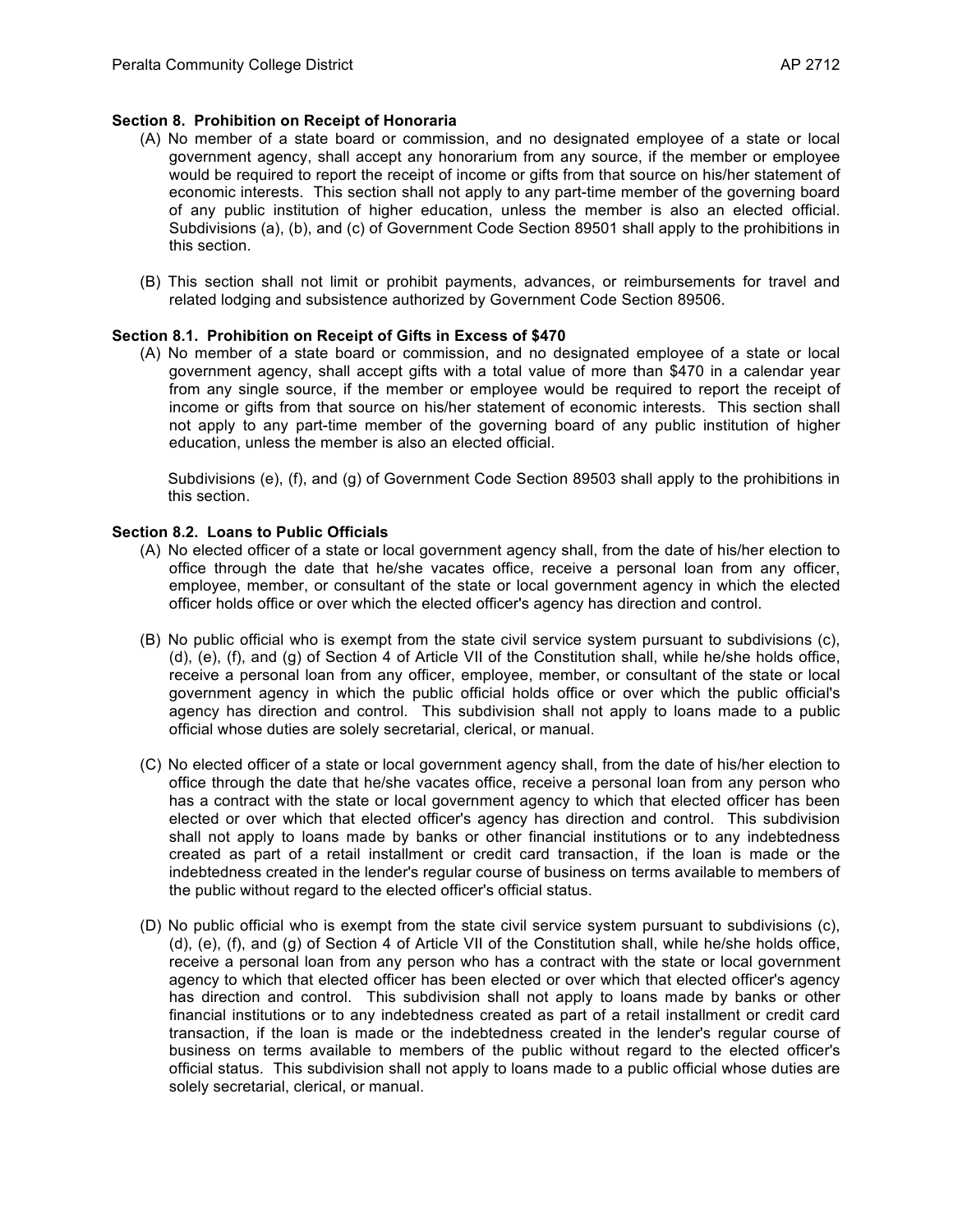- (E) This section shall not apply to the following:
	- 1. Loans made to the campaign committee of an elected officer or candidate for elective office.
	- 2. Loans made by a public official's spouse, child, parent, grandparent, grandchild, brother, sister, parent-in-law, brother-in-law, sister-in-law, nephew, niece, aunt, uncle, or first cousin, or the spouse of any such persons, provided that the person making the loan is not acting as an agent or intermediary for any person not otherwise exempted under this section.
	- 3. Loans from a person which, in the aggregate, do not exceed five hundred dollars (\$500) at any given time.
- 4. Loans made, or offered in writing, before January 1, 1998.

# **Section 8.3. Loan Terms**

- (A) Except as set forth in subdivision (B), no elected officer of a state or local government agency shall, from the date of his/her election to office through the date he/she vacates office, receive a personal loan of five hundred dollars (\$500) or more, except when the loan is in writing and clearly states the terms of the loan, including the parties to the loan agreement, date of the loan, amount of the loan, term of the loan, date or dates when payments shall be due on the loan and the amount of the payments, and the rate of interest paid on the loan.
- (B) This section shall not apply to the following types of loans:
	- 1. Loans made to the campaign committee of the elected officer.
	- 2. Loans made to the elected officer by his/her spouse, child, parent, grandparent, grandchild, brother, sister, parent-in-law, brother-in-law, sister-in-law, nephew, niece, aunt, uncle, or first cousin, or the spouse of any such person, provided that the person making the loan is not acting as an agent or intermediary for any person not otherwise exempted under this section.
	- 3. Loans made, or offered in writing, before January 1, 1998.
- (C) Nothing in this section shall exempt any person from any other provision of Title 9 of the Government Code.

#### **Section 8.4. Personal Loans**

(A) Except as set forth in subdivision (B), a personal loan received by any designated employee shall become a gift to the designated employee for the purposes of this section in the following circumstances:

- 1. If the loan has a defined date or dates for repayment, when the statute of limitations for filing an action for default has expired.
- 2. If the loan has no defined date or dates for repayment, when one year has elapsed from the later of the following:
	- a. The date the loan was made.
	- b. The date the last payment of one hundred dollars (\$100) or more was made on the loan.
	- c. The date upon which the debtor has made payments on the loan aggregating to less than two hundred fifty dollars (\$250) during the previous 12 months.
- (B) This section shall not apply to the following types of loans:
	- 1. A loan made to the campaign committee of an elected officer or a candidate for elective office.
	- 2. A loan that would otherwise not be a gift as defined in this title.
	- 3. A loan that would otherwise be a gift as set forth under subdivision (A), but on which the creditor has taken reasonable action to collect the balance due.
	- 4. A loan that would otherwise be a gift as set forth under subdivision (A), but on which the creditor, based on reasonable business considerations, has not undertaken collection action. Except in a criminal action, a creditor who claims that a loan is not a gift on the basis of this paragraph has the burden of proving that the decision for not taking collection action was based on reasonable business considerations.
	- 5. A loan made to a debtor who has filed for bankruptcy and the loan is ultimately discharged in bankruptcy.

(C) Nothing in this section shall exempt any person from any other provisions of Title 9 of the Government Code.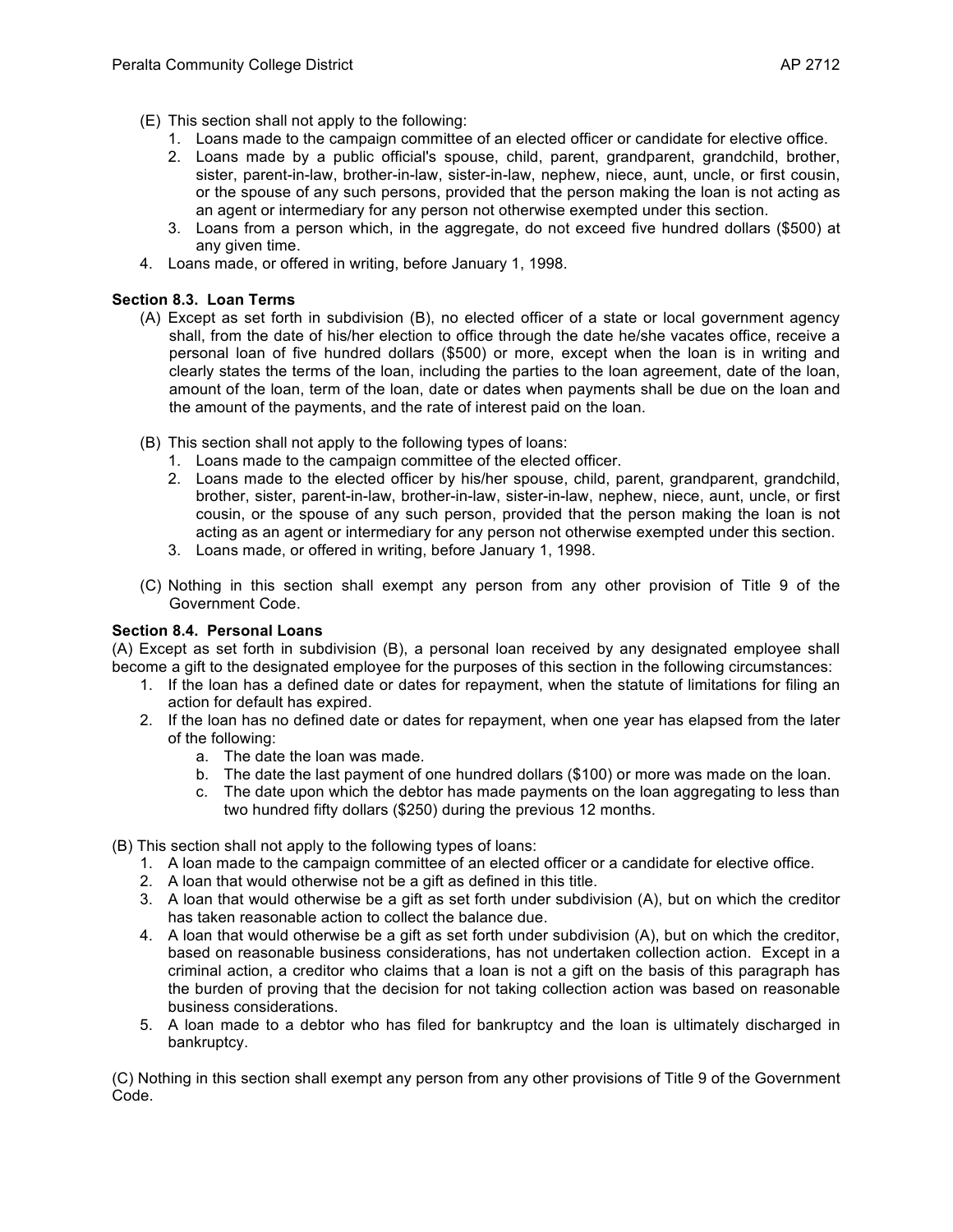#### **Section 9. Disqualification**

No designated employee shall make, participate in making, or in any way attempt to use his/her official position to influence the making of any governmental decision which he/she knows or has reason to know will have a reasonably foreseeable material financial effect, distinguishable from its effect on the public generally, on the official or a member of his/her immediate family or on:

- (A) Any business entity in which the designated employee has a direct or indirect investment worth two thousand dollars (\$2,000) or more;
- (B) Any real property in which the designated employee has a direct or indirect interest worth two thousand dollars (\$2,000) or more;
- (C) Any source of income, other than gifts and other than loans by a commercial lending institution in the regular course of business on terms available to the public without regard to official status, aggregating five hundred dollars (\$500) or more in value provided to, received by or promised to the designated employee within 12 months prior to the time when the decision is made;
- (D) Any business entity in which the designated employee is a director, officer, partner, trustee, employee, or holds any position of management; or
- (E) Any donor of, or any intermediary or agent for a donor of, a gift or gifts aggregating \$470 or more provided to; received by, or promised to the designated employee within 12 months prior to the time when the decision is made.

#### **Section 9.3. Legally Required Participation**

No designated employee shall be prevented from making or participating in the making of any decision to the extent his/her participation is legally required for the decision to be made. The fact that the vote of a designated employee who is on a voting body is needed to break a tie does not make his/her participation legally required for purposes of this section.

#### **Section 9.5. Disqualification of State Officers and Employees**

In addition to the general disqualification provisions of section 9, no state administrative official shall make, participate in making, or use his/her official position to influence any governmental decision directly relating to any contract where the state administrative official knows or has reason to know that any party to the contract is a person with whom the state administrative official, or any member of his/her immediate family has, within 12 months prior to the time when the official action is to be taken:

- (A) Engaged in a business transaction or transactions on terms not available to members of the public, regarding any investment or interest in real property; or
- (B) Engaged in a business transaction or transactions on terms not available to members of the public regarding the rendering of goods or services totaling in value one thousand dollars (\$1,000) or more.

#### **Section 10. Disclosure of Disqualifying Interest**

When a designated employee determines that he/she should not make a governmental decision because he/she has a disqualifying interest in it, the determination not to act may be accompanied by disclosure of the disqualifying interest.

## **Section 11. Assistance of the Commission and Counsel**

Any designated employee who is unsure of his/her duties under this code may request assistance from the Fair Political Practices Commission pursuant to Government Code Section 83114 or from the attorney for his/her agency, provided that nothing in this section requires the attorney for the agency to issue any formal or informal opinion.

#### **Section 12. Violations**

This code has the force and effect of law. Designated employees violating any provision of this code are subject to the administrative, criminal and civil sanctions provided in the Political Reform Act, Government Code Sections 81000- 91015. In addition, a decision in relation to which a violation of the disqualification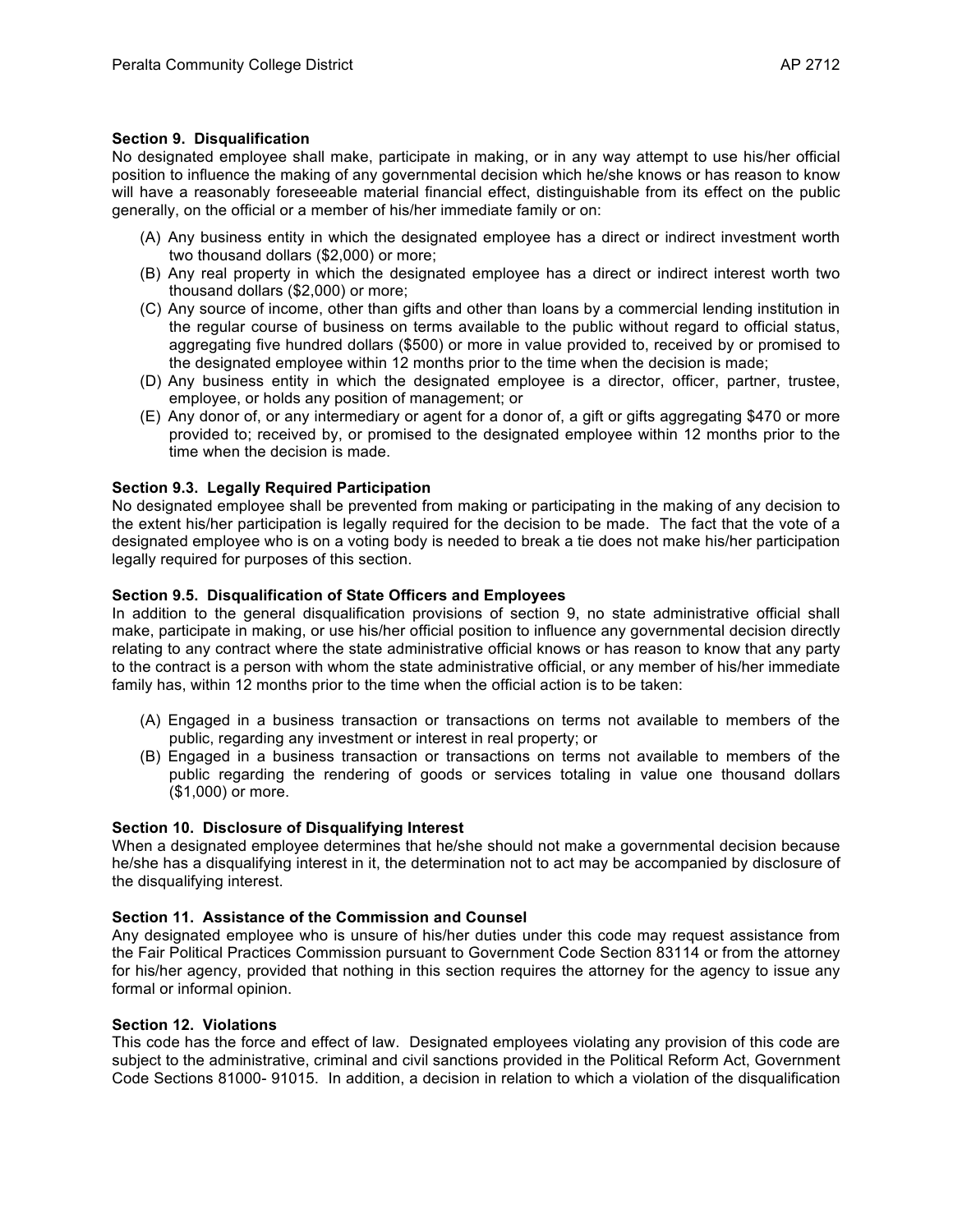provisions of this code or of Government Code Section 87100 or 87450 has occurred may be set aside as void pursuant to Government Code Section 91003.

# **Section 13. Designated Positions and Disclosure Requirements**

1. The persons occupying following positions manage public investments. They shall file a full statement of economic interests pursuant to Government Code Sections 87200 et seq.:

- Governing Board Members
- **Chancellor**
- General Counsel
- Vice Chancellor, Finance and Administration
- College Presidents
- College Business and Administrative Services Managers
- Members, Board of Directors of Auxiliary Organizations<sup>7</sup>

2. **Disclosure Categories:** The disclosure categories listed below identify the types of investments, business entities, sources of income, or real property which the designated employees must disclosure for each disclosure category to which he/she is assigned.

**Category 1:** All investments and business positions and sources of income from, business entities that do business with the District or own real property within the boundaries of the District, plan to do business or own real property within in the boundaries of the District within the next year, or have done business with or owned real property within the boundaries of the District within the past two years.

**Category 2:** All interests in real property which is located in whole or in part within, or not more than two miles outside, the boundaries of the District.

**Category 3:** All investments and business positions in, and sources of income from, business entities that are engaged in land development, construction or the acquisition or sale of real property within the jurisdiction of the District, plan to engage in such activities within the jurisdiction of the District within the next year, or have engaged in such activities within the jurisdiction of the District within the past two years.

**Category 4:** All investments and business positions in, and sources of income from, business entities that are banking, savings and loan, or other financial institutions.

**Category 5:** All investments and business positions in, and sources of income from, business entities that provide services, supplies, materials, machinery, vehicles or equipment of a type purchased or leased by the District.

**Category 6:** All investments and business positions in, and sources of income from, business entities that provide services, supplies, materials, machinery, vehicles or equipment of a type purchased or leased by the Designated Employee's Department.

 $<sup>7</sup>$  Unless the organization incorporates in its by-laws a provision on disqualifications.</sup>